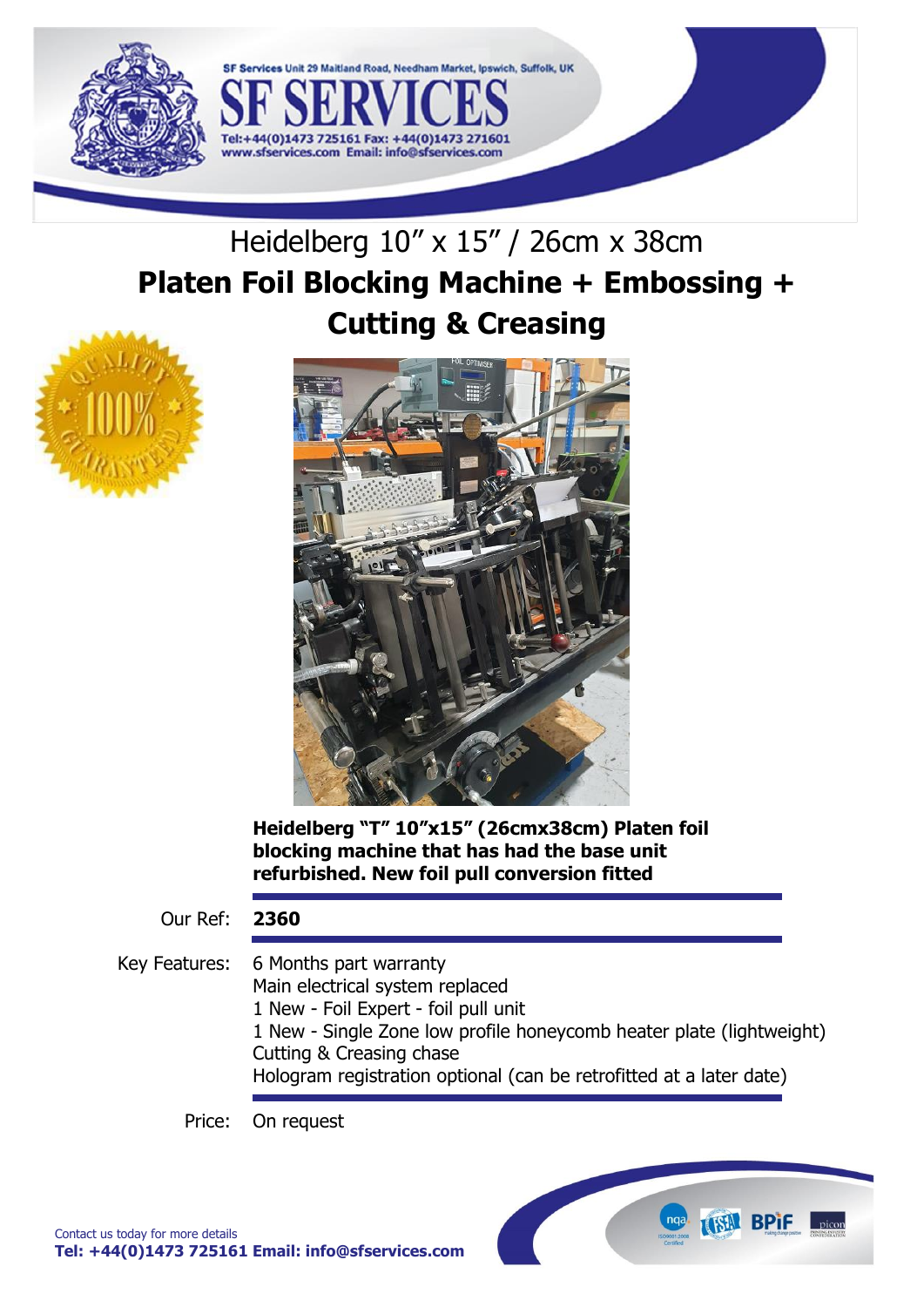

## Heidelberg 10" x 15" **Platen Foil Blocking Machine**

Tel:+44(0)1473 725161 Fax: +

SF Services Unit 29 Maitland Road, Needham Market, Ipswich, Suffolk, UK

www.sfservices.com Email: info@sfservices.com

### **Base machine**

Features:

- The base machine is a Heidelberg 10x15 platen
- **•** Drive motor & drive control fully refurbished
- **•** Removable heater bed to allow for cutting and creasing
- **•** Guarding four door opening, providing all round vision (Optional Extra)

## **Foil system**

Features:

- **•** New style foil pull-through unit
- **•** Single foil draw roller
- **•** Foil tension bar & collars for up to 306mtr rolls
- **•** High resolution 0.1mm stepper motor, reduces foil waste
- **•** Complex foil advance programme
- **•** Spring loaded foil tension bars providing speedy foil changes.





## **Heated bed**

Features:

- **•** Low profile toggle honeycomb heater plate
- **•** Unique single zone design, manufactured specifically for the Heidelberg T
- **•** 1 Thermocouples per zone, providing total control of heat distribution
- **•** High grade aluminium, machined and ground to a high quality
- **•** Lightweight: 6.5kg
- **•** Bed height set for 6.35mm / ¼ "dies (other sizes optional on request 7mm)

## **Electrical system**

Features:

- **•** 3 Phase 16 Amps per phase / Single phase available
- **•** Acceleration & deceleration for stepper motor
- Stepper motor **–** foil tension control accurate to 0.1mm resolution
- **•** Push button keypad (LCD Screen)
- **•** Inch foil advance / Foil pull only on impression



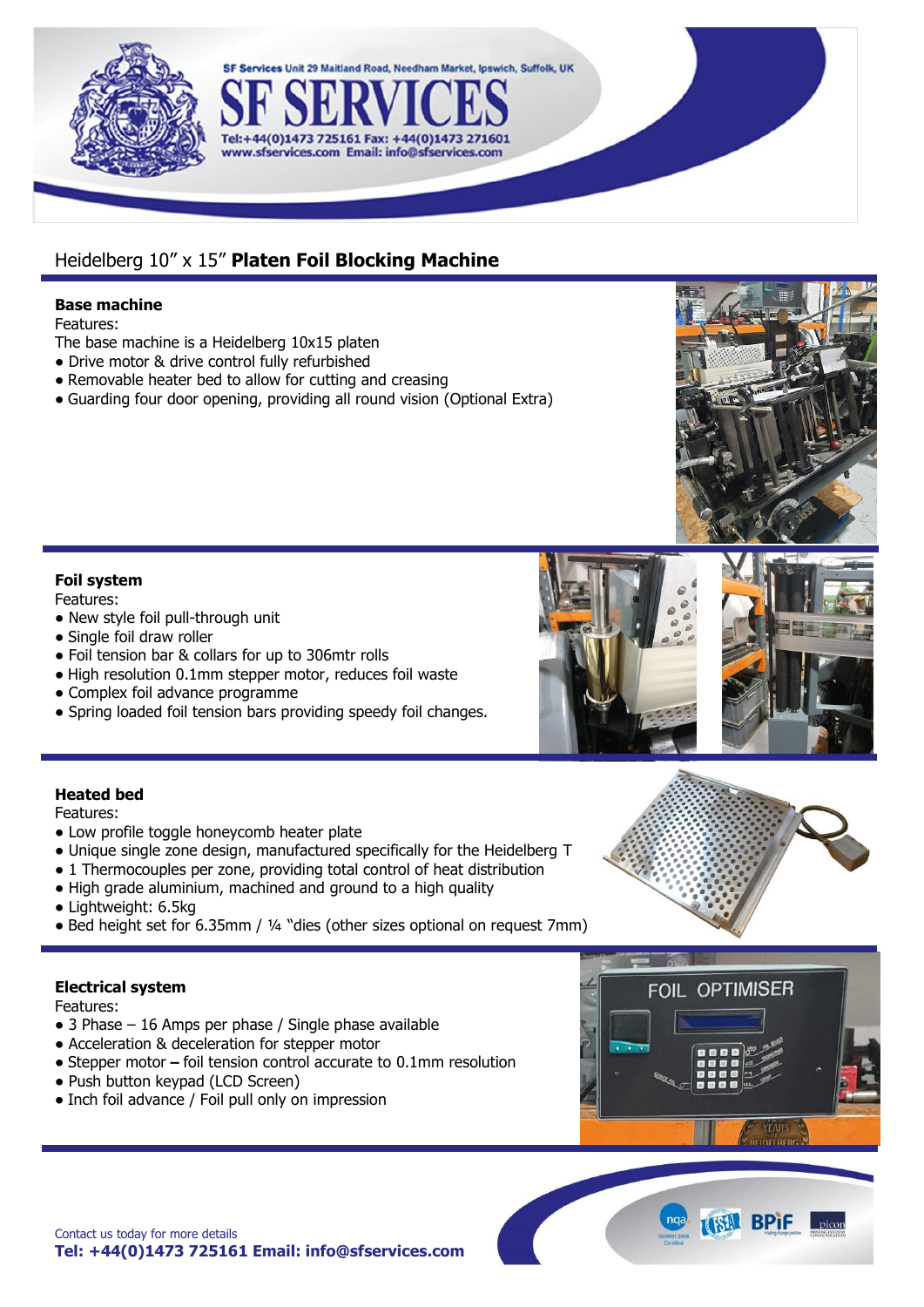

## Heidelberg 10" x 15" **Platen Foil Blocking Machine**

SF Services Unit 29 Maitland Road, Needham Market, Ipswich, Suffolk, UK

Tel:+44(0)1473 725161 Fax: +44(0)1473 271601 www.sfservices.com Email: info@sfservices.com

### **Maintenance and documentation**

The machine includes:

- **•** Machine documentation
	- Operators manual
	- Parts Manual
	- Electrical wiring diagram

## **Installation, commissioning and requirements**

The machine dimensions are: width 1,240mm x length 1,680mm x height 1,850mm The electrical supply requirement is: 3 Phase 50Hz 380 – 415V – 4.5Kw Air supply not required

SF Services can install and commission the machine anywhere in the world using our own skilled engineers. Please ask for a price.

### **Warranty**

This machine is offered with 6 Months parts warranty, subject to our terms and conditions, which are available on request.

### **Disclaimer**

These details have been prepared in good faith but do not form part of any contract. It is for the purchaser to inspect the machine and satisfy themselves as to the suitability and condition of the machine prior to entering into any contract.